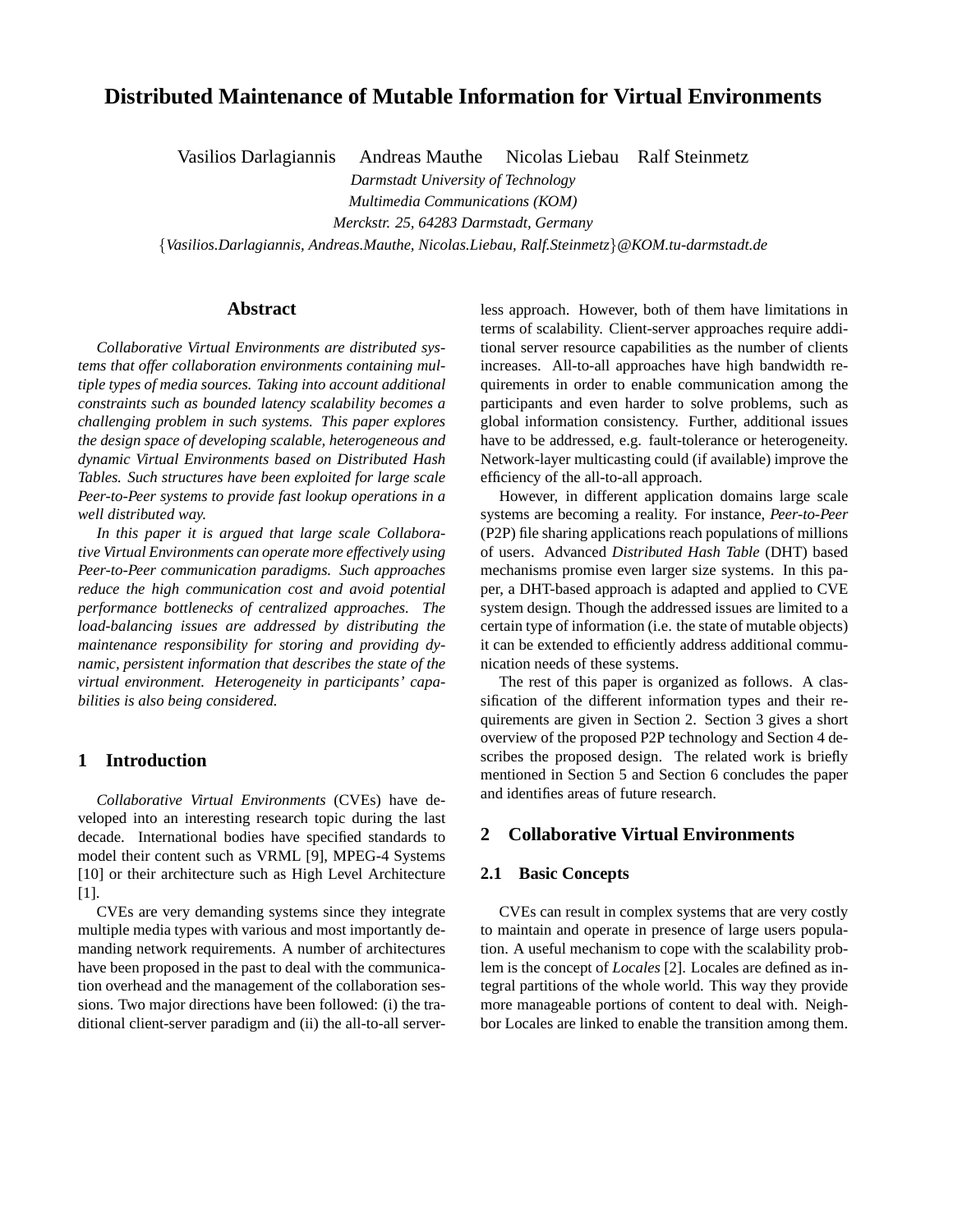| <b>Table 1. Content classification</b> |                         |            |                             |                              |        |
|----------------------------------------|-------------------------|------------|-----------------------------|------------------------------|--------|
| <b>Synthetic Content Type</b>          | <b>Information Type</b> |            | <b>Driving Requirements</b> | <b>Communication Pattern</b> | Update |
| • Environment Description              | Static                  |            | Storage Space               | <b>Locally Accessed</b>      | Pull   |
| $\bullet$ Events                       |                         | Transient  | Latency, Ordering           | (Multicast) Streaming        | Push   |
| $\bullet$ State                        | Dynamic                 | Persistent | Maintenance,                | Unicast Fetching             | Pull   |
|                                        |                         |            | Consistency                 |                              |        |



**Figure 1. Modeling Concepts in Virtual Environments**

Similarly, users' ability to experience the surrounding world is limited to reflect reality. In most approaches, a so-called *Area of Interest* (AoI) is defined as the spatial area of the world that a user can experience. In many cases, AoI is equivalent to the Locale that intersects with their position (additionally could be also the neighbor Locales). Users' presence in the virtual worlds is modeled using *avatars*, a graphic representation.

In many cases Virtual Environments contain intelligent entities that interact with the users actively when they approach them. Such entities are called *Bots* (or *Non Player Characters* (NPCs) in game terminology). NPCs differ from normal objects (e.g. those that compose the landscape of the virtual world) in two main aspects: (i) they have a state that can be modified in an interactive way by the users and (ii) they can stimulate events that are experienced by users in the vicinity. In addition to NPCs, a number of passive objects might have a state that could be modified by user actions. Such objects are called *mutable*.

Figure 1 illustrates the aforementioned concepts. In this figure only neighbor Locales are connected, however, based on the rules that govern the virtual world, non-neighbor Locales can be connected as well (i.e. through teleport devices). Moreover, mutable objects can belong to more than one Locales or can be moved to any of them.

## **2.2 Content Description and Characteristics**

CVEs are usually composed of multiple media sources such as synthetic graphics, animations, audio and video. Standardized documents such as MPEG-4 Systems [10] describes the scene composition specifications. Moreover, MPEG-4 DMIF [11] describes an integration framework to deliver the media sources to the destination end-points. COSMOS [5] is a reference implementation of the aforementioned specifications that integrates the rendering of synthetic graphics, animations, audio and video and employs multicast mechanisms to deliver the content among the collaborating end-points.

The media sources that compose the rendered scenes have heterogeneous characteristics and delivery requirements. This work focuses on the maintenance and delivery of *synthetic graphics media sources*. Synthetic media are described by a number of hierarchically correlated objects (e.g. using the Virtual Reality Modeling Language (VRML) or the BInary Format for Scenes (BIFS) [10]). While VRML and BIFS describe the objects that compose the rendered scenes, the rendering itself is implemented with graphics packages such as OpenGL or Java3D [4].

Table 1 provides a coarse classification of the synthetic graphics content, expanded to include the related characteristics and delivery mechanisms.

- *Environment Description.* The synthetic media content describing CVEs is statically defined. Such content includes immutable landscape description. Landscapes can be defined by vendors that provide the applications or can be user-defined, created by usually available editors. Role Playing Games are common examples of such applications (though the technology used is usually proprietary).
- *Events.* Another important information type (related to the synthetic media content) is the captured interaction of the users with the content itself and their navigation inside the world. Depending on the application, delivery of such events can become very demanding in terms of tolerated latency. However, concepts such as AoI and Locales reduce significantly the generated network overhead, making their implementation more feasible. Multicast-based communications mechanisms are common in delivering such content.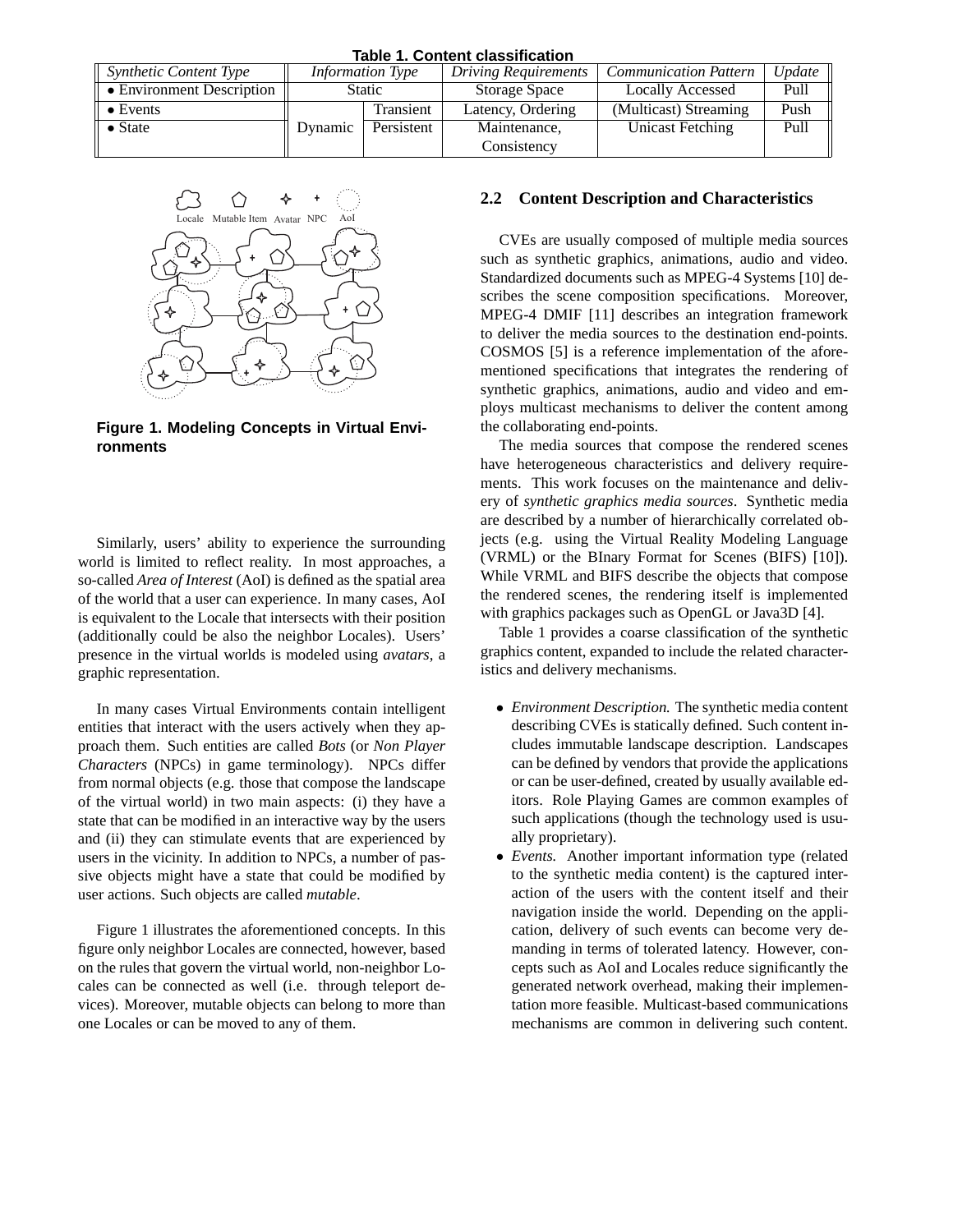Users vicinal to the event sources subscribe to receive the transient information.

• *State.* An additional dynamic information type is the announcement of the active event sources so that users can subscribe to receive the event streams and the state of (possibly inactive) mutable objects. Mutable objects description is initially included and retrieved similarly to the static content introduced above. However, users can interact with the mutable objects and modify their state. While the interaction itself is described by a series of events available to the subscribers of that source, the result is important to be captured and be available to users beyond the spatiotemporal limits of the Locales and time, even when no active user will be interacting with that object. Such a spatiotemporal evolution from transient to persistent state information is described in Figure 2. As an interesting example, consider a snowed landscape where a couple of avatars is walking on. The two users can immediately observe their footprints left on the virgin snow via the streaming of the generated events. Assume that shortly after those two avatars left the specific Locale a new one enters that area. The marked footprints on the snow must be available for observation.

This work focuses on maintaining and providing this type of information. It should be noted that such type of information triggers the subscription of a listener to transient information generated by the media source, if the source is active.



**Figure 2. Evolution of Event Handling**

#### **2.3 Usage Patterns**

A very important factor in designing an optimal architecture for CVEs is to take into account the way information is required at and updated by the participating users. As it has already been mentioned, Locales partition the virtual world in order to reduce the required information that has to be

delivered to each end-point. However, as users move from Locale to Locale, they should be informed about the status of all mutable objects that belong to the entering Locale. Frequently changing Locales increases significantly the information that should be delivered, introducing this way a potential bottleneck for centralized approaches. In such scenarios, P2P approaches can perform more efficiently assuming an appropriate overlay network design. On the other hand, mutable objects states are updated at rates that satisfy the needs of the application, whenever users interact with them.

Summarizing, it is common that while update operations are performed on single objects, read operations are grouped to all the objects of a Locale.

### **3 P2P Networks**

P2P networks provide an alternative communication paradigm with respect to the widely used client-server one. A large number of design approaches has been proposed by the research community on how to construct such networks. An interesting direction is based on DHTs.

#### **3.1 Basic Concepts and Characteristics**

Distributed Hash Tables (DHTs) are distributed data structures that define efficient communication patterns among the involved nodes. Like standard hash table structures, DHTs relate stored items to keys. Items can be retrieved given their key value. DHTs provide mainly very efficient lookup operations. Well known approaches such as Chord [16] or Pastry [14] require a logarithmic number of steps with respect to the size of the network to find any indexed item in the worst case. However, the aforementioned solutions require that the participating nodes maintain a number of connections that increases also logarithmically with respect to the network size. Moreover, homogeneity in the capabilities of each peer is assumed.

As it has been observed by a number of studies (i.e. [15]) the majority of the users in P2P file sharing applications participate for short time periods only. This causes additional concerns on the cost of maintaining such a network. Adaptive approaches such as Omicron [6] can deal better with this phenomenon. However, there are no studies that capture the behavior of users in very large scale environments. In any case, users represent less reliable components than dedicated servers and this fact should be taken into account in the design phase of the systems.

#### **3.2 Omicron**

Omicron *(Organized Maintenance, Indexing, Caching and Routing for Overlay Networks)* is a P2P overlay net-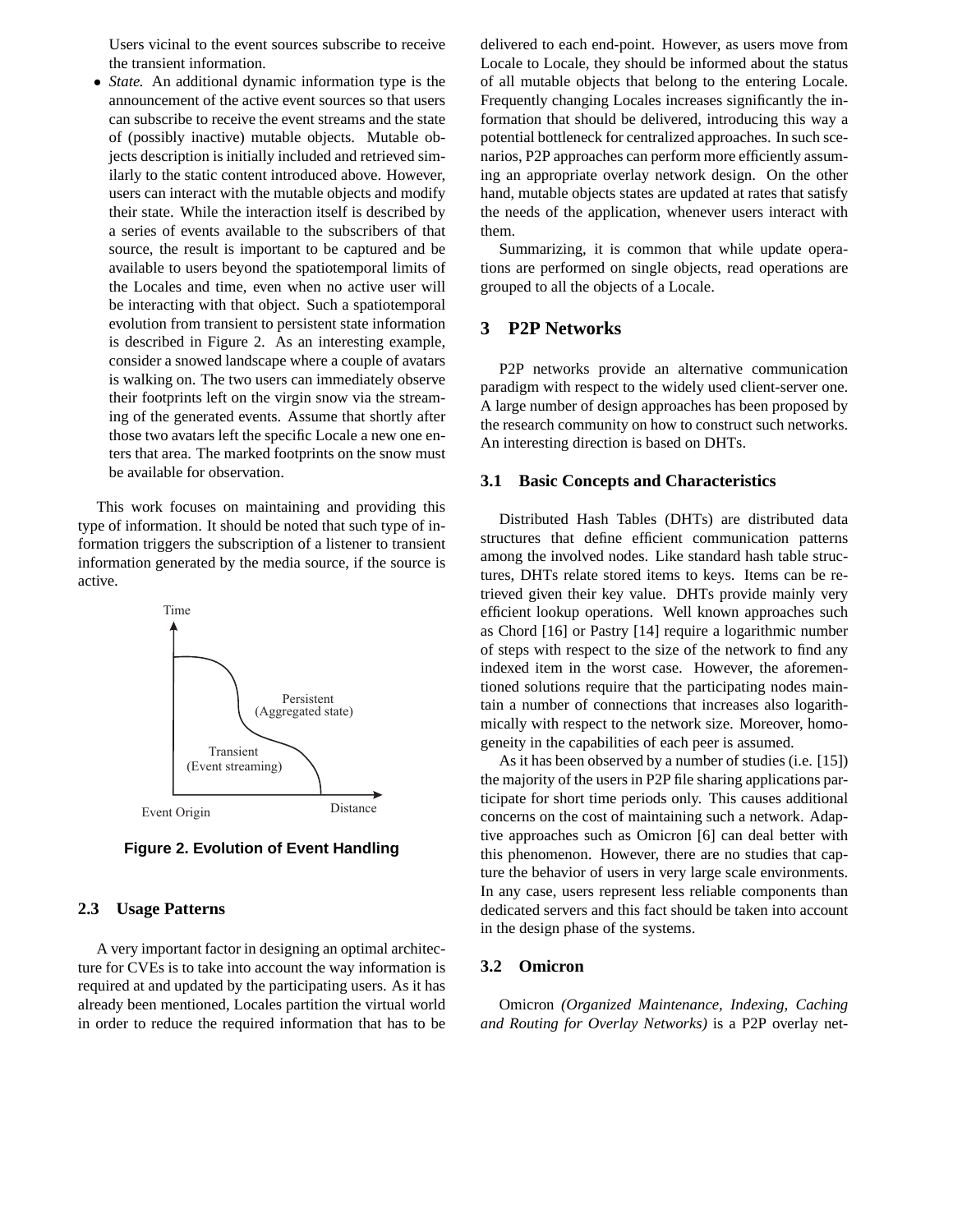work aiming to address issues of heterogeneous, large-scale and dynamic P2P environments. Its hybrid, DHT-based approach makes it highly adaptable to a large range of applications. Omicron deals with a number of conflicting requirements, such as scalability, efficiency, robustness, heterogeneity and load balance.

The rational in Omicron's approach is to reduce the high maintenance cost by having a small, constant number of connections and routing table sizes per peer (at least for the majority of them), while still performing lookup operations at low costs. For this reason the usage of appropriate graph structures (such as de Bruijn graphs [7]) is suggested. However, while the small number of connections reduces the operational cost, it causes robustness problems. To address this issue, clusters of peers are formed with certain requirements on their stability over time. In order to maintain their stability, new joins are directed to the least stable clusters. When the stability of a cluster gets below a certain threshold, a merging operation takes place between the unstable cluster and a neighbor cluster.

As it is shown in Figure 3 the introduced de Bruijn graph based overlay is applied at the inter-cluster organization. Inter-cluster routing of messages is based on shift operations performed on the cluster GUID to select the neighbor cluster whose GUID matches best to the requested key. The operation is repeated until the final destination is reached.



**Figure 3. Omicron Overlay Network**

Going a step further, a role-based scheme is introduced to deal with the heterogeneity of the peer capabilities and user behavior. This scheme fits the contribution of each node to its resource capabilities and aims at the maximization of the cluster efficiency by providing appropriate incentives to peers to take a certain role. The identified roles are based on the core overlay operations, namely routing (R), maintenance (M), indexing (I) and caching (C). An example illustration is given in Figure 3. The pictured de Bruijn graph consists of 8 nodes, each with two outgoing connections.

A dual identification scheme has been introduced for Omicron with a number of advantages. Clusters are assigned a *Globally Unique IDentifier* (GUID) that is used to route requests over the network. Advertised items are assigned a GUID and are located at the clusters whose GUID matches best. Moreover, peers are assigned their own GUID to trace their actions in the system.

In addition, an incrementally expandable algorithm has been designed to adapt the exponentially growing de Bruijn graphs to the incrementally expandable P2P systems. Detailed description of the Omicron mechanisms and algorithms are provided in [6].

## **4 Design Overview**

This system provides distributed maintenance of mutable shared information. In this section we describe the proposed structure, how it fits with the common usage patterns of state information in CVEs and its properties.

#### **4.1 System Structure**

The fundamental entity of the proposed structure is the cluster of peers offering object-level maintenance to replace the requirement for centralized responsible entities<sup>1</sup>. However, only a subset of capable peers are assigned the *Storer* role (as it is described in Section 3.2, each peer is assigned a set of roles it can handle best according to its resource capabilities and the observed user behavior). Such a selective assignment reduces significantly the cost introduced by peers with limited resources.

Stored items are objects that have a mutable state, modifiable by multiple users. Mutable objects can either be related to a set of Locales or can be global (though, commonly objects belong to a single Locale). Taking into account the relationship of the mutable objects and the Locales the following use cases on requesting the maintained information have been identified:

- Users join the system and request the state information of the mutable items that do not belong to any Locale.
- Users enter a new Locale and request the state information of the mutable items that belong to that Locale.

The critical design aspect is how to assign object maintenance responsibilities to clusters. Based on the analysis of the common usage patterns, the following object distribution policy is proposed.

 $1$ Though, centralized entities might be required in the bootstrap phase. Additionally, they can take over in highly unstable periods.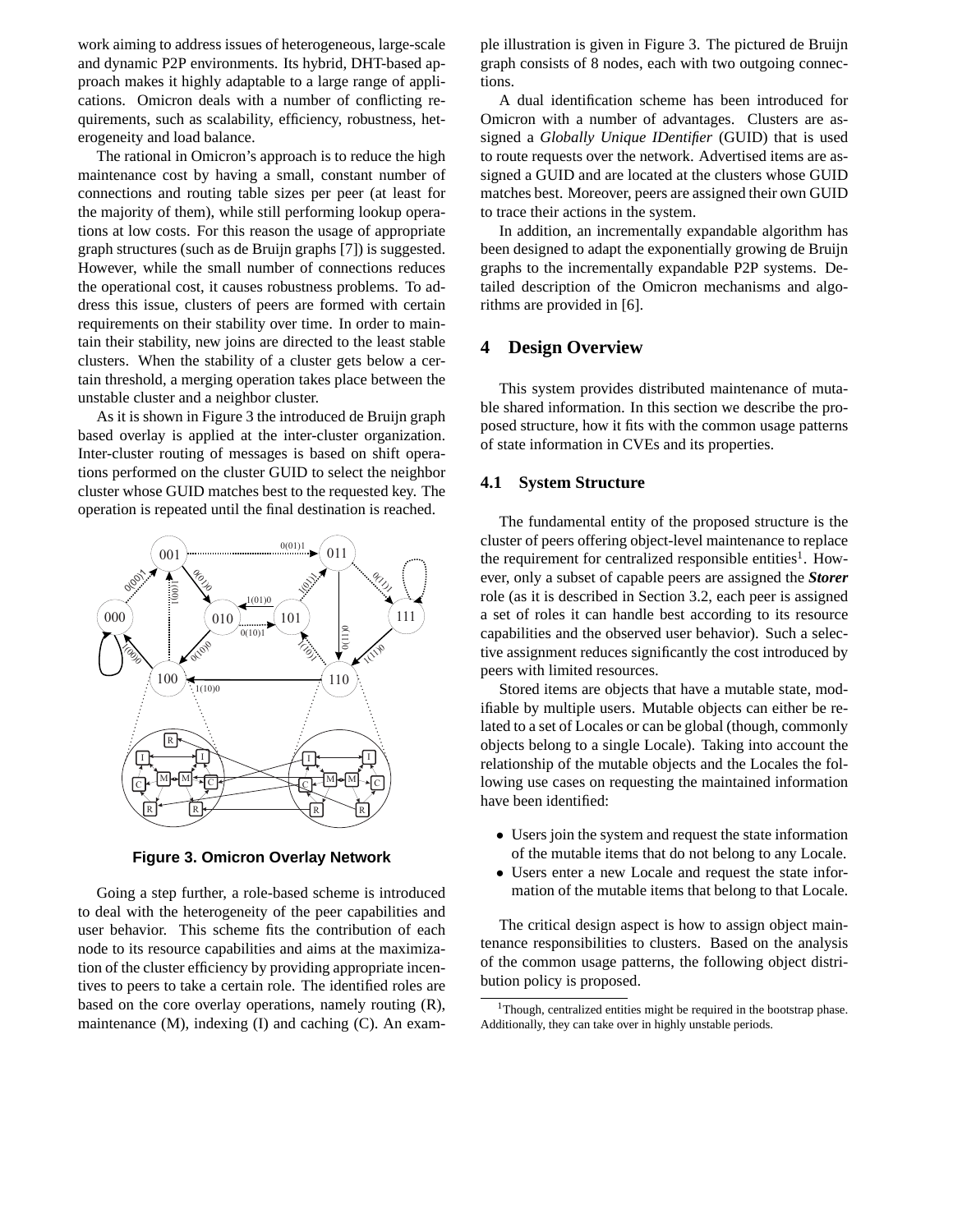Mutable objects are uniquely identified by a GUID. Similarly, Locales are identified by their own GUID. These identifiers are used to map the related object information to the Omicron DHT. The Locales-related items contain indexes of the location of the mutable items. Since it is a common use case to retrieve all the mutable items' state when entering a new Locale, it is more efficient to group the storage of the items that belong to a single Locale together and access all of them in a single operation.

However, it is important to distinguish the potential situations that could arise based on the relative populations of the involved entities. We assume that the number of mutable items is much larger than the number of Locales. The number of users is certainly larger than the number of clusters (based on the stability requirements of clusters). The unknown entity population ratio is between Locales and clusters. In the following,  $|\mathcal{L}|$  represents the number of the locales and  $|C|$  the number of clusters.

- $|\mathcal{L}| < |\mathcal{C}|$ . Assuming that the number of items is much larger than the number of Locales, it is suggested to divide further each Locale into *Partitions*. Each Partition is identified by a PartitionID. In order to map an object to a cluster, the concatenation of the related LocaleID and PartitionID is used to identify the responsible cluster for each Partition.
- $|\mathcal{L}| > |\mathcal{C}|$ . Here, a straightforward mapping function applies. The cluster with an identifier that matches best with the equal size prefix of the LocaleID is selected.

A special case are items that do not belong to any Locale. To address this issue, a hierarchical composition of the Locales is proposed. The highest level structure represents the entire world to which the global items are assigned. Similarly to the normal Locales, higher-level entities are uniquely identified and mapped on the overlay.

Similarly to the information retrieval use cases, when users interact and change the state of mutable objects, they also update the stored values. Updates may occur at full event rate as responsible clusters could be subscribers to their assigned objects or at a slower rate when it is acceptable by the requirements of the application. In order to reduce the load of the Storers and distribute more evenly the cluster responsibilities, peers assigned the Cacher role can subscribe to the sources of interest and aggregate locally the information. The updated object states are integrated back to the Storers at much slower intervals.

#### **4.2 Properties**

A number of desirable properties are provided by this design:

• **Scalability.** Based on Omicron properties, lookup operations for any item requires a number of messages at most logarithmic in the number of clusters.

- **Load balance.** Work is distributed among the clusters and furthermore, responsibilities are assigned inside the clusters to distribute the effort for every common operation (routing, indexing, storing, maintaining, aggregating).
- **Self organization.** Self stabilization procedures are in place to reorganize the membership of the clusters, the inter-cluster organization and the assigned responsibility roles.
- **Support for heterogeneity.** Extending the Omicron approach to include the storage functionality, the proposed system can handle efficiently participants with diverse capabilities.
- **Efficiency.** Provided that the Omicron clustering mechanism assigns a set of peers to each operation, consumers can select cluster members that minimize network overhead (by selecting peers that are physically located close).
- **Persistence.** Replication of storing responsibilities and assurance of clusters stability ensure the persistent maintenance of the stored information.
- **Security.** Data integrity against malicious data modifications is protected by setting quorums of peers with equal roles (Indexers, Storers).

### **4.3 Open Issues**

Although replicating and distributing information enables the system to achieve many of the properties introduced in Section 4.2 this results in a consistency issue. Ideally each copy of an information unit in the system is identical. However, since the state of the information changes through updates (as it is the case with mutable objects), this state change has to be reflected in every copy. Conventionally this is ensured at the protocol level by transmitting the state change to every note hosting a copy in the system [17]. So called integrity conditions ensure that the information has been correctly received by the relevant (sub-)set of notes. Strong integrity implies that all copies have to be successfully updated. However, since this is not always possible (especially in distributed autonomous systems), consistency can be maintained by ensuring that a majority of nodes (quorum) present in the system, receives updates correctly [13]. A newly joining node (or a node coming back into the system) requests the information status and based on the replies from the other nodes it can decide what the most actual information is. Using the same method each peer can decide about the status. However, this would cause undue communication overhead.

Currently it is being researched how to set integrity conditions, how to propagate the information and how to deal with unstable system conditions.